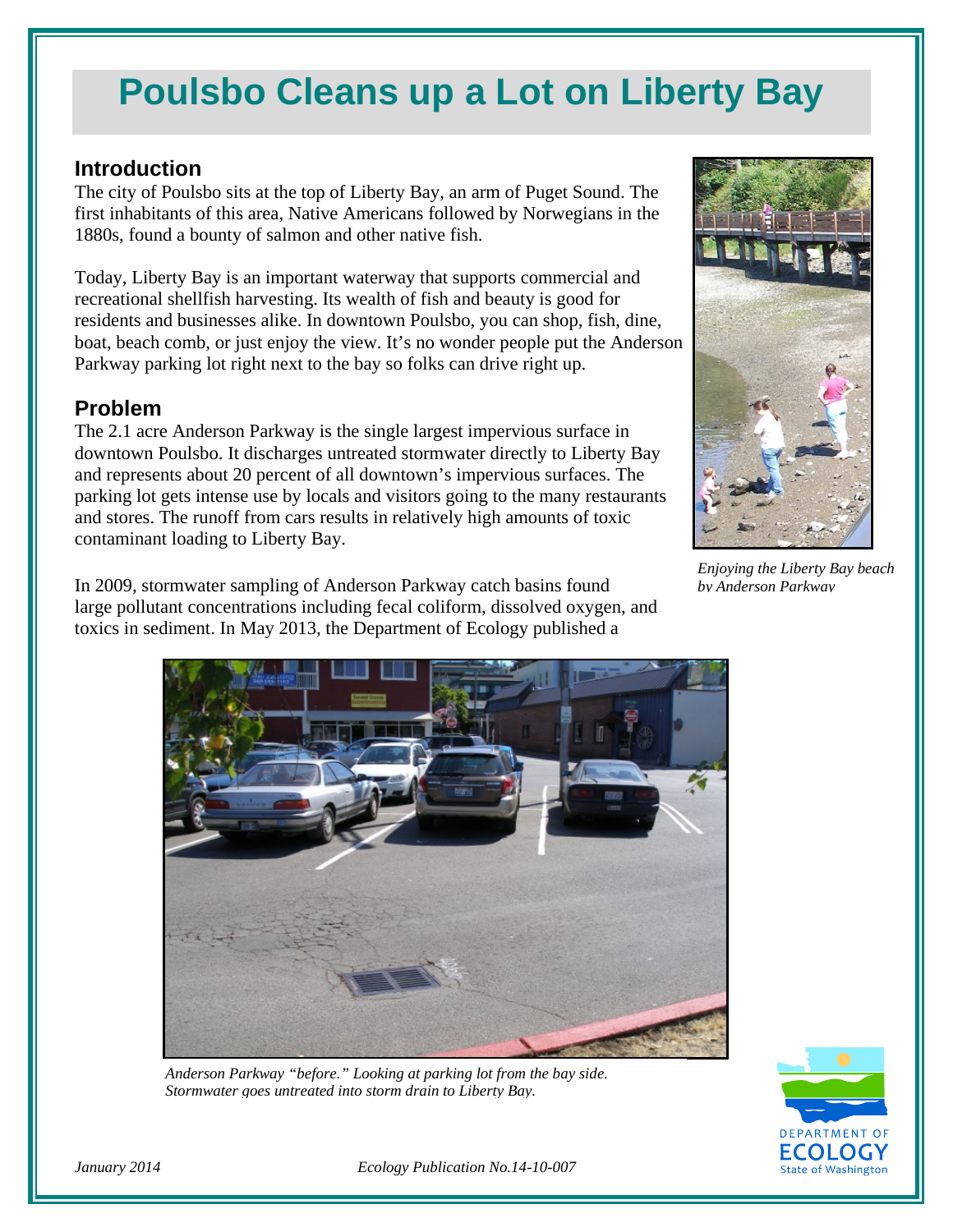total maximum daily load (TMDL) report, which set targets for reducing bacteria pollution in Liberty Bay. These targets will help improve important forage, spawning, and rearing habitat for endangered salmon in the nearshore habitat, which is adjacent to Anderson Parkway.

# **Project goals**

Large portions of Poulsbo were developed over 100 years ago and have no stormwater treatment facilities. The city recognized that significant improvements could be achieved by retrofitting these developed areas, especially large paved areas near the water. These retrofits use low impact development (LID) techniques to treat polluted runoff from these paved areas.

The Anderson Parkway project installed 1,584 square feet of bioretention cells and 4 Filterra concrete box filtration units. Bioretention cells are engineered planted depressions with special compost mix, and the Filterra units are concrete boxes, also with a compost mix. Between the bioretention cells and the

Filterra units, it is estimated that 114 million gallons a day (350 acre-feet) of stormwater will be treated, removing an estimated 330 pounds per year of petroleum hydrocarbons, metals, and toxic organic chemicals. The project is also expected to reduce bacterial contamination to adjacent shellfish beds by an estimated 8.9  $x 10^{+11}$  organisms annually. Recent sampling by Washington State University Puyallup and Ecology has shown that LID projects have already generated significant water quality benefits.

It is expected that the Anderson Parkway project will continue that trend and provide significant progress toward meeting the goals of the TMDL project.



*Anderson Parkway "after". Looking at parking lot near Liberty Bay. Picture shows bioretention cells and the top of a Filterra unit in the middle. These clean stormwater from parking lot and add attractive plantings.*

The prime location of Anderson Parkway provides a great opportunity for public education, and signs are installed that explain the LID installations and stormwater treatment. Visitors will find more than the shopping, dining, and recreation opportunities at Poulsbo's Murial Williams Memorial Park, Pavilion, Boardwalk, and the Port of Poulsbo's marina. They can take home a message that their city is part of the solution to clean water.

# **Project highlights**

Prior to the project installation, downtown businesses were concerned that construction and the LID design would dampen business. The city of Poulsbo turned this problem into an opportunity to reach out to the businesses. The parkway design improved traffic circulation while maintaining the number of parking stalls available. Through the course of several meetings, the city was able to come up with a schedule for minimal construction disruption and let the public and local businesses know that the work